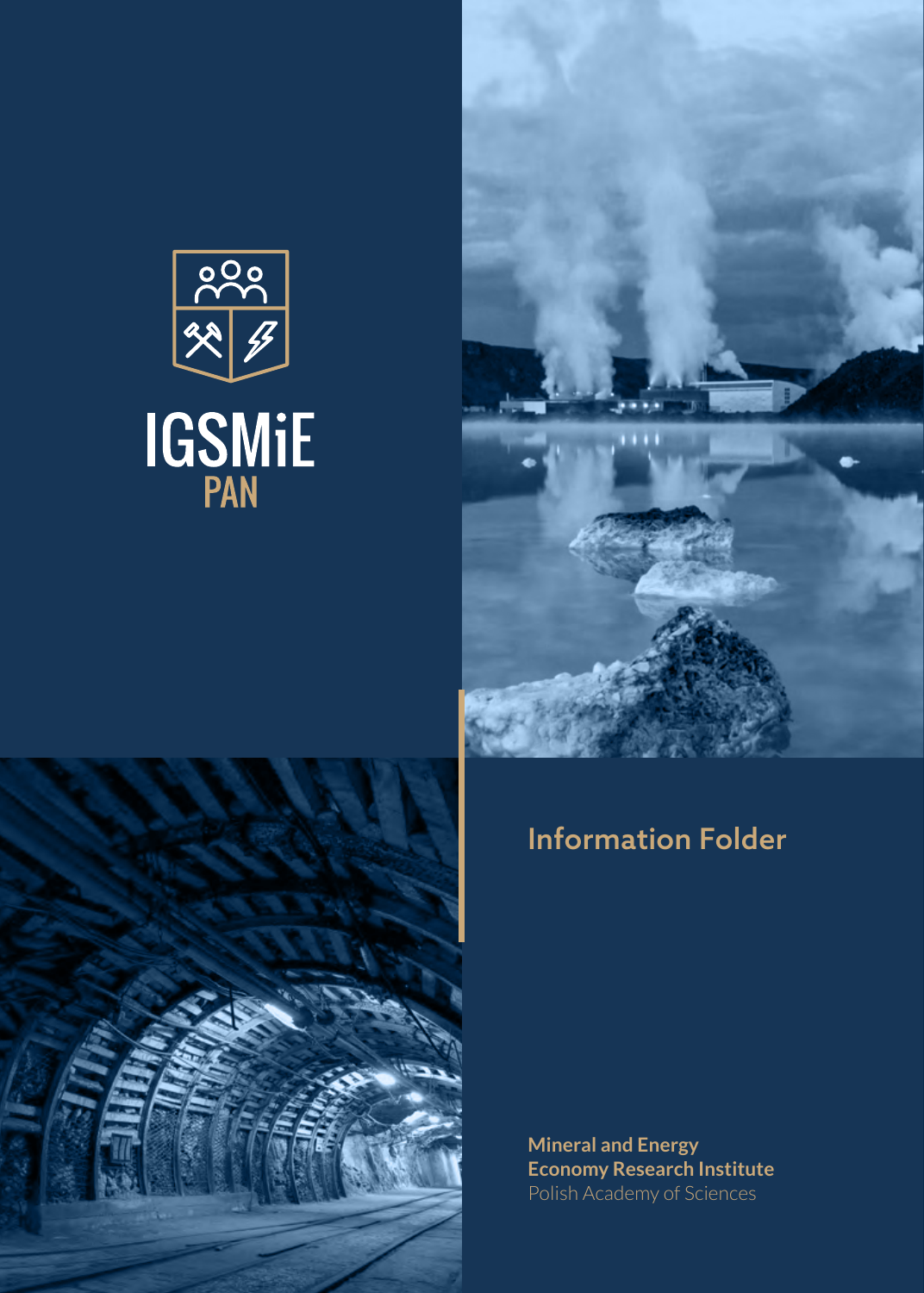# Management board of the Institute



Professor **Krzysztof Galos** Director of the Institute

### D. Sc. Eng. **Magdalena Wdowin**

Associate Professor, Deputy Director for Research





#### D. Sc. Eng. **Michał Kopacz**

Associate Professor, Deputy Director for General Affairs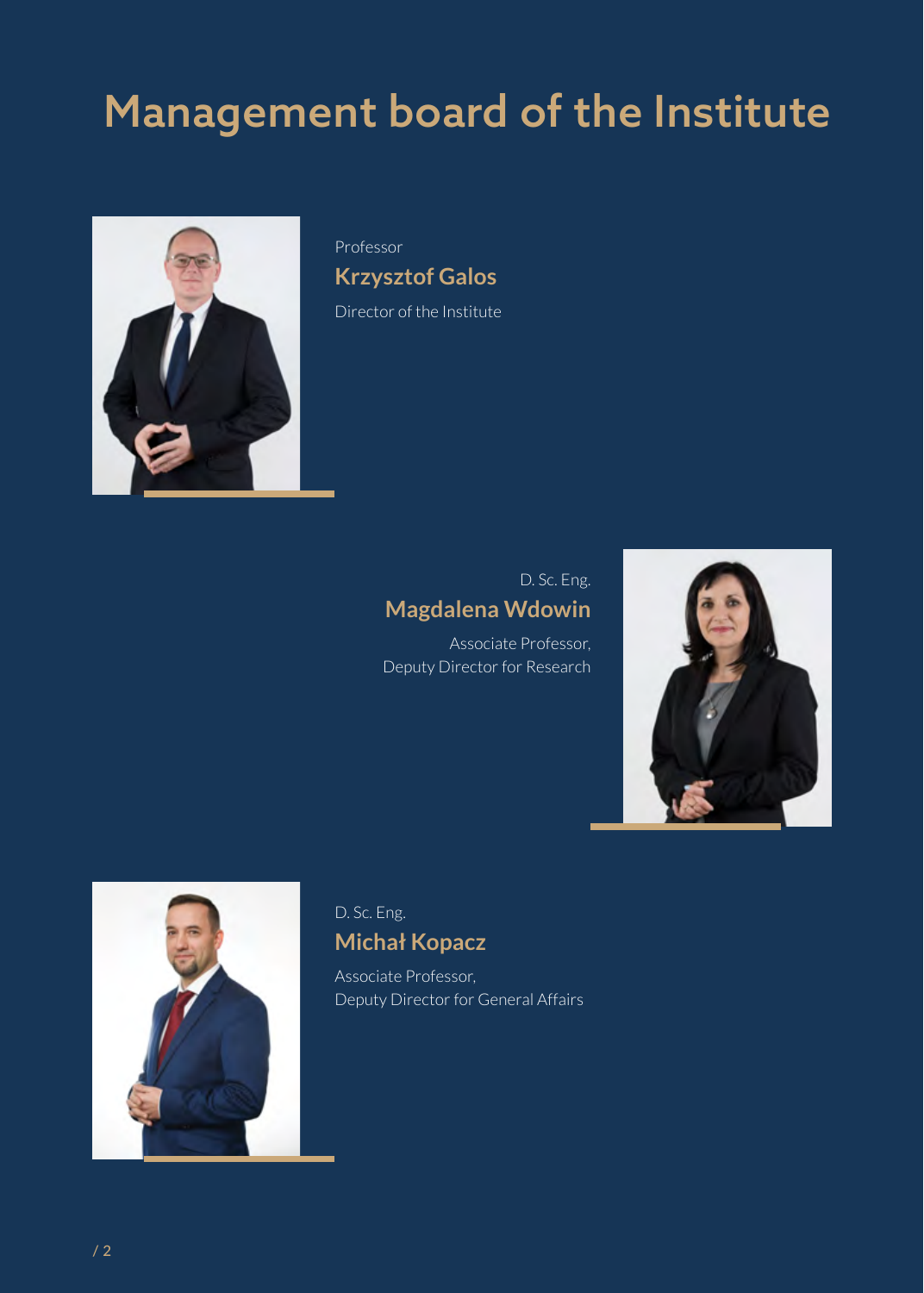



**HIGH ACADEMIC STANDING OF THE INSTITUTE**

**CATEGORY A IN A PARAMETRIC EVALUATION OF SCIENTIFIC UNITS**







**CONSISTING**<br>CONSISTING<br>OF SEVERAL **OF SEVERAL DIVISIONS DEPARTMENTS**



**CARRIED OUT EACH YEAR** 

**RESEARCH PROJECTS AND COMMERCIAL CONTRACTS**







**THE INSTITUTE CARRIES OUT RESEARCH FOR MORE THAN**



**BUSINESSES IN POLAND AND ABROAD**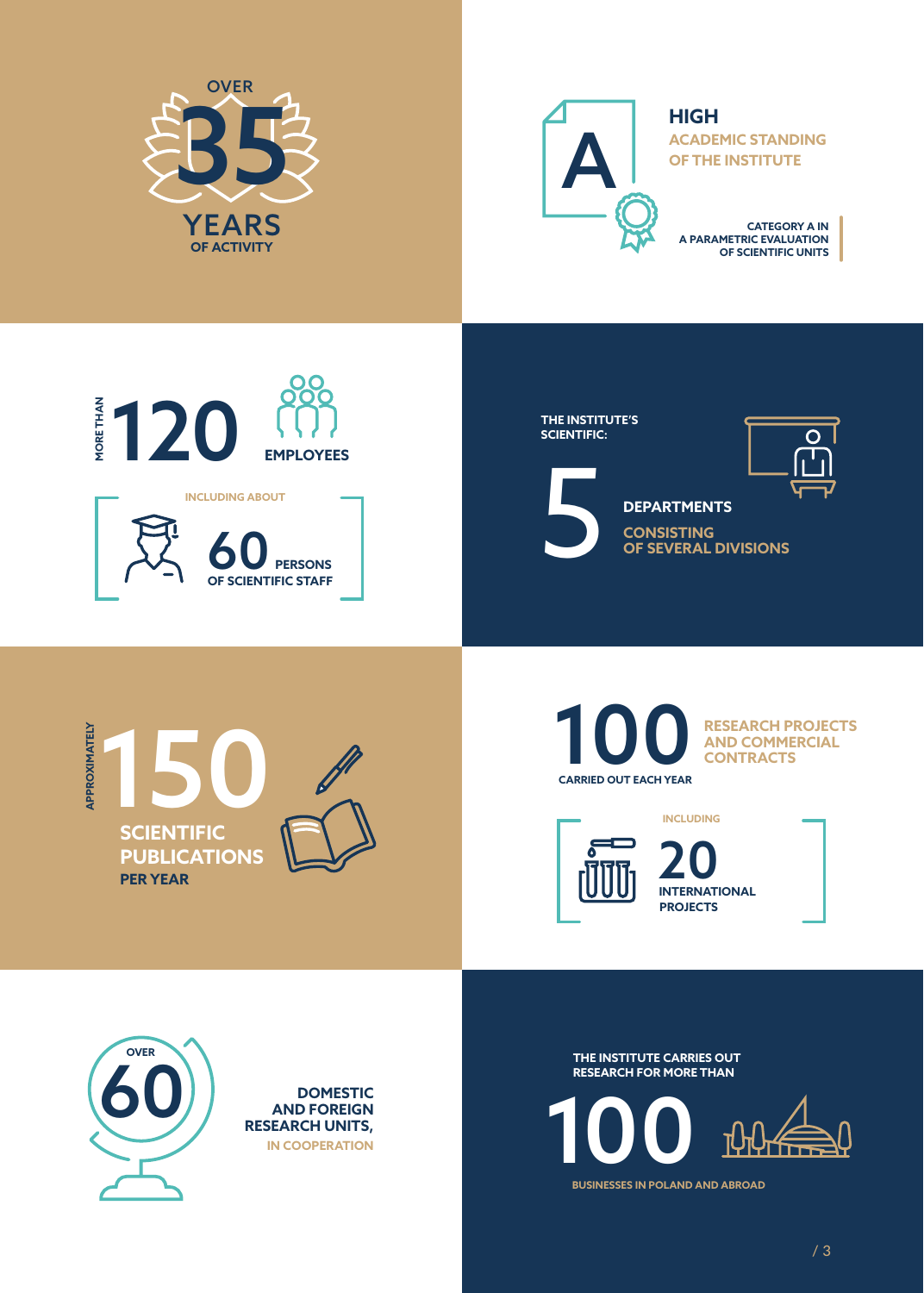The history of the Mineral and Energy Economy Institute, Polish Academy of Sciences (MEERI PAS) dates back to the 1980s.

## From tradition to modernity

In 1986, the Department of Basic Research on Mineral Management was founded, transformed two years later into the Centre for Fundamental Problems of Mineral and Energy Management of the Polish Academy of Sciences.

From 1986 to 2004, the Director of the Institute was Prof. Roman Ney; from 2005 to 2016, it was Prof. Eugeniusz Mokrzycki and, since 2017, it has been Prof. Krzysztof Galos.

At present, the Institute is an important research and development institution, contributing to scientific and research progress in the field of mineral and energy management, in Poland and abroad. In the last parametric evaluation of scientific units, the Institute was awarded the "A" category.

It is worth mentioning that the Institute also houses three laboratories:

- **• Geothermal Laboratory in Bańska Niżna-Biały Dunajec,**
- **• Laboratory of Engineering Geophysics,**
- **• Environmental Research Laboratory.**

However, we are making efforts to develop our research facilities. In Krakow, at Wybickiego 7A St., a modern laboratory office is being built, in which three laboratory units will be located.

1986 <sup>————</sup> 1988 <sup>————</sup> 1998 <sup>————</sup> 2021

The Department of Basic Research on Mineral Management of the Polish Academy of Sciences



The Centre for Fundamental Problems of Mineral and Energy Management of the Polish Academy of Sciences

Mineral and Energy Economy Research Institute, Polish Academy of Sciences

35th anniversary of the Institute foundation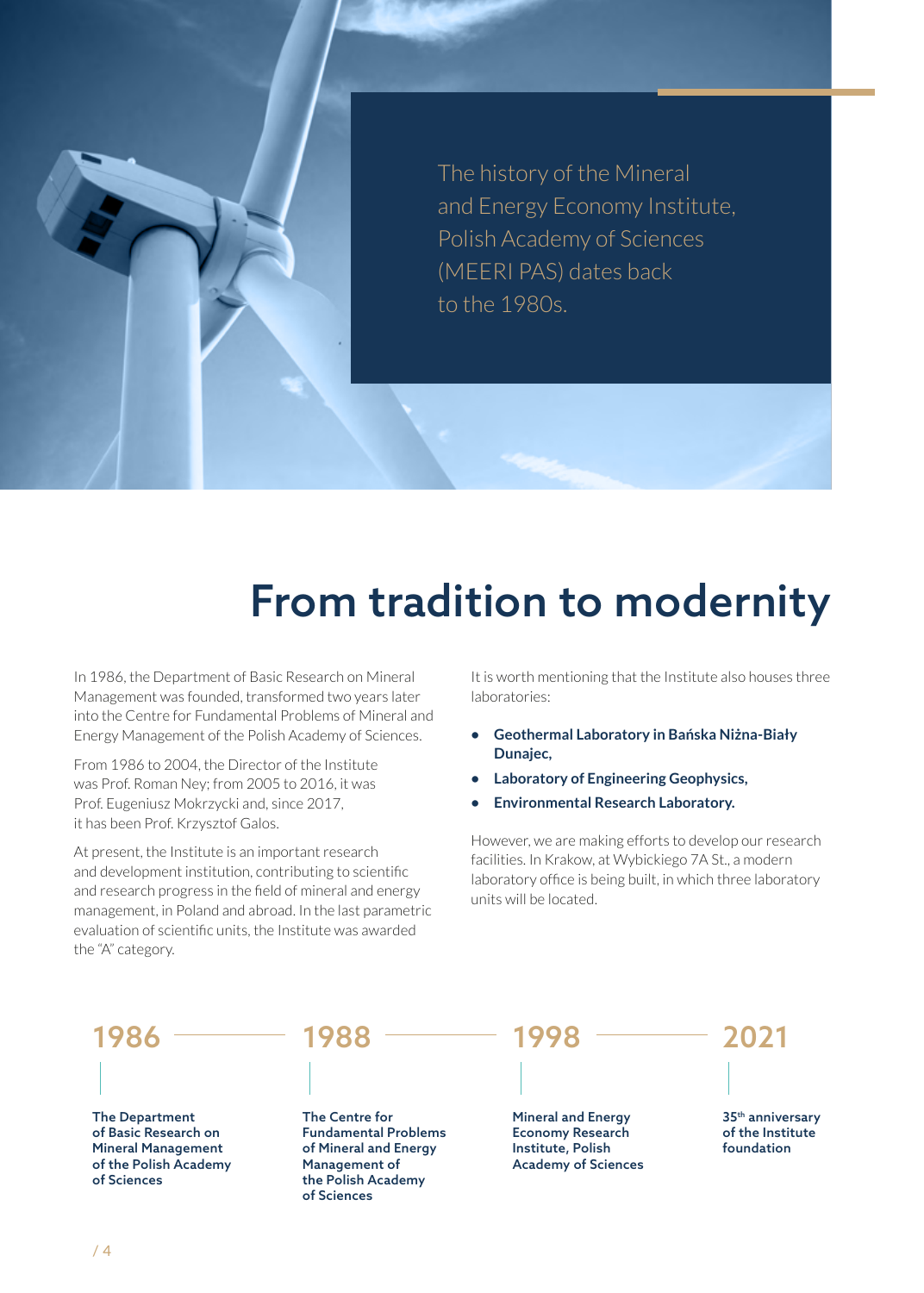### Mission

The mission of the Institute is to provide modern, economically viable, environmentally friendly and socially attractive scientific solutions for the sustainable development of the country and its regions in the field of minerals and energy.

**This mission is implemented under the motto:**

### MINERALS AND ENERGY FOR SOCIETY





This is delivered through rationally designed actions and interrelated research, as well as organizational, technical and economic activities, in the following areas:

### RESOURCES | TECHNOLOGIES ECONOMICS | MARKET ENVIRONMENT

In a scientific triangle:

### **RESEARCH INNOVATION** EDUCATION

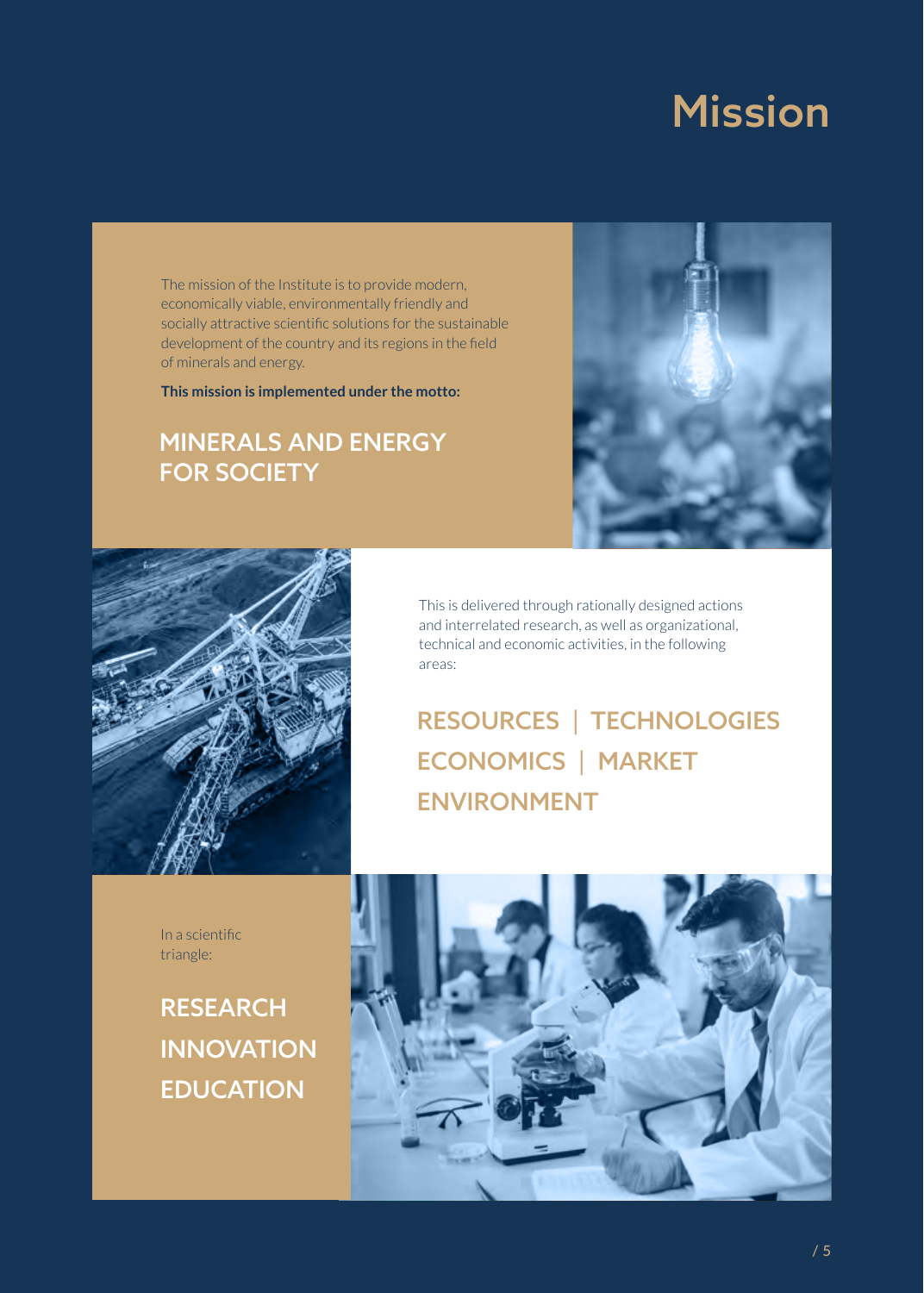The most valuable capital of the Institute is its employees, whose number currently exceeds 120

# Diamonds of the Institute

The scientific personel includes:

- **• 10 Professors,**
- **• 9 Associate Professors,**
- **• 22 Adjunct researchers,**
- **• 17 Assistant researchers.**

The other employees provide scientific, technical and administrative support to the scientific staff. Very high expertise of our employees is supplemented by many years of experience in the implementation of research and development.

The substantive competence of our employees is systematically developed in the course of applied research, research and development, training and through active contacts with entrepreneurs, inscribed in the specifics of the activity of our Institute.





D.SC.

Professors Habilitated doctors

36 Doctors

Ph.D.



Master's degrees M.Sc.



**Others**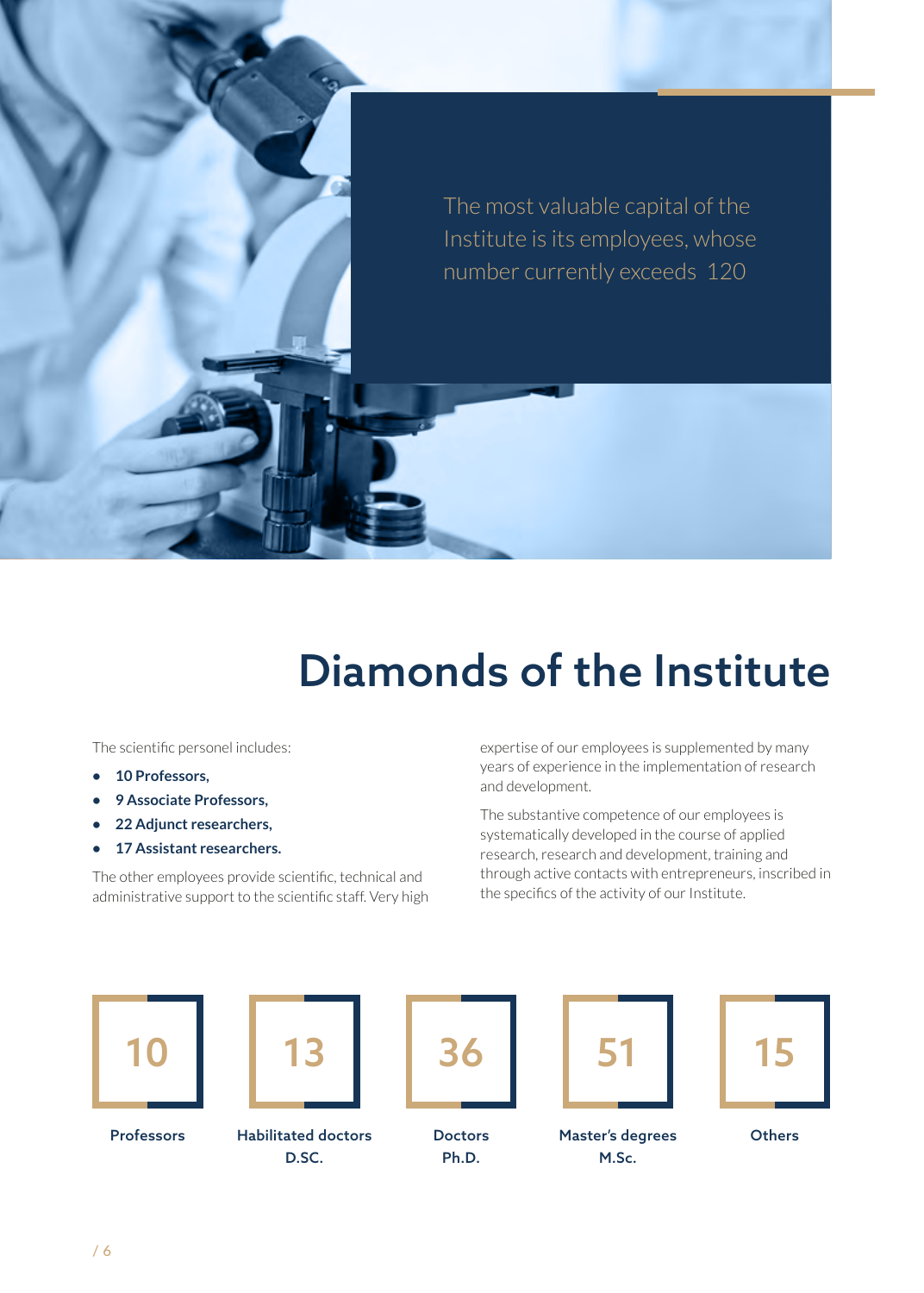# Minerals and energy for society

The research carried out at the Institute are characterized by interdisciplinarity and their complex character. They cover a full cycle of R&D processes - from basic research to application, with a particular emphasis on their usefulness.

The interdisciplinary nature of the Institute's activities includes in particular the following research fields and disciplines:

- **• environmental engineering,**
- **• mining,**
- **• power engineering,**
- **• engineering and applied geology,**
- **• geophysics,**
- **• chemical and materials engineering,**
- **• environmental biotechnology,**
- **• IT engineering in mining and energy**

and issues related to the economy: natural resources, minerals, fuels and energy, or the circular economy. The results of these works are, in turn, scientific publications, documented research, analyzes, documentation, studies, implementations, patents and various types of services provided for business entities, government and local administration authorities.

The scientific profile of the Institute includes the broadly understood issues of mineral and energy management, starting with the forecasting, identification and exploration of mineral deposits, through their development and the acquisition of raw materials, and ending with processing, enrichment and recovery processes. Research and development activities include also different aspects of the strategy development and assessment of the domestic mineral and energy management, taking into account the newest technological developments and market, environmental, social and legal conditions. The current scope of statutory research covers basic thematic areas such as issues related to the efficiency of mineral resources, energy and waste management, renewable energy as a factor of sustainable development, information technologies in the analysis of mineral resources and energy management systems, regionalization of Polish energy policy and sustainable development of regions.

The Institute specializes in basic studies and applied research in the field of geothermal energy. It is worth emphasizing that our employees pioneered the use of geothermal energy for heating. Within the framework of the Institute's activities, the first Polish experimental geothermal plant in Bańska Niżna-Biały Dunajec was launched in 1993. As of today, this installation is also used as a geothermal laboratory.

#### **SCIENTIFIC FIELDS AND DISCIPLINES IN WHICH THE INSTITUTE OPERATES:**

- Environmental engineering
- Mining
- Power engineering
- Engineering and applied geology
- Geophysics
- Chemical and materials engineering
- Environmental biotechnology
- IT engineering in mining and energy

#### **AREAS OF SCIENTIFIC ACTIVITY:**

- Management of natural resources
- Management of mineral resources
- management
- Circular economy

#### **THE RESULTS OF OUR WORK:**

- Science publications
- Research papers
- Analyzes
- Documentation and studies
- Implementations,
- Patents
- Consultancy services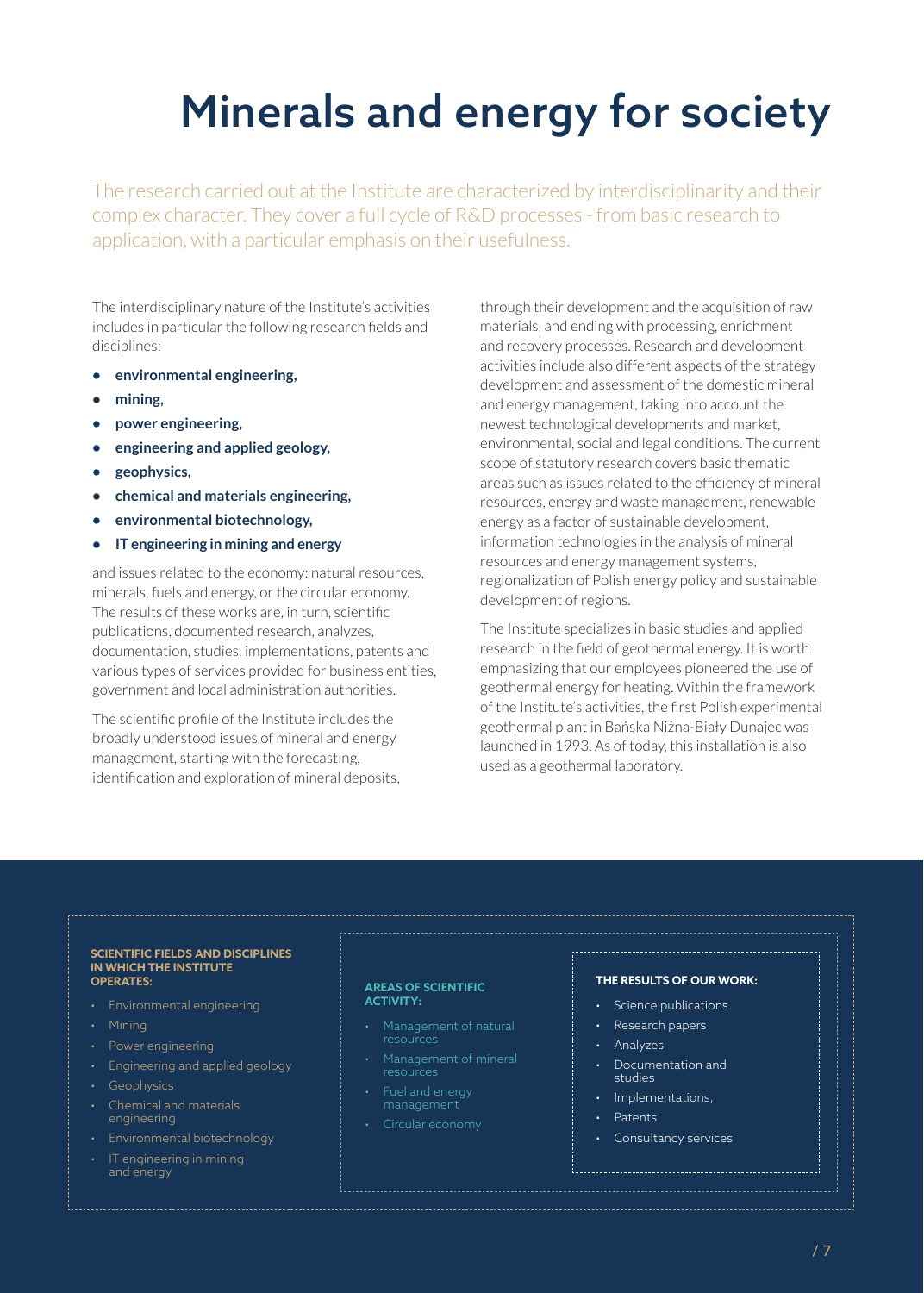# Excellence in scienceand Integrated Management System (ISO)

Focusing on the scientific development of the employees is a key element in many of the initiatives implemented by our Institute, that aim to bridge the generational gaps and support the development of our researches.

**In the field of scientific excellence, the Institute implements supportive actions:** 



The quality and the scientific level of our employees are verified by the internal staff appraisal system, which promotes self-development within a specific career path. It is also worth mentioning that, the Institute has also been a member of the **Euraxess Researchers in Motion**, etwork, thus supporting researcher mobility and dissemination of knowledge in Europe.

The efforts of our Institute were recognized by the European Commission, which, after analysing our overall personnel policy, and as a result of the implementation of the Commission's guidelines contained in the European Charter for Researchers and the Code of Conduct for the Recruitment of Researchers, awarded us the prestigious **HR Excellence in Research**, in 2017, confirming the highest quality of science and HR policy in our Institute.







Supporting the completion of doctoral and postdoctoral dissertations



Promoting extraordinary publications

**It is worth emphasizing that persons under the age of 40 make up about 40% of the total number our institute's employees.**

#### YOUNG PEOPLE IN SCIENCE

Within the framework of ooperation with universities, the Institute is involved in the organization of scientific internships and placements, providing development opportunities for future researchers. Every year, the Institute is visited by several students, including those pursuing a Ph.D., also from abroad who wish to develop their academic interests. The best of them are given the opportunity to work in our unit.

#### **INTEGRATED MANAGEMENT SYSTEM (ISO)**

**With respect to natural environment and to offer the best quality of our services, the Institute has implemented and maintains an Integrated Quality and Environmental Management System compliant with the requirements of ISO 9001: 2015 and ISO 14001: 2015. The scope of certification includes accomplishment of scientific researches, R&D and laboratory services, promotion and dissemination of scientific achievements.**

**The policy of the Integrated Management System is an integral part of the management system in our Institute.** 

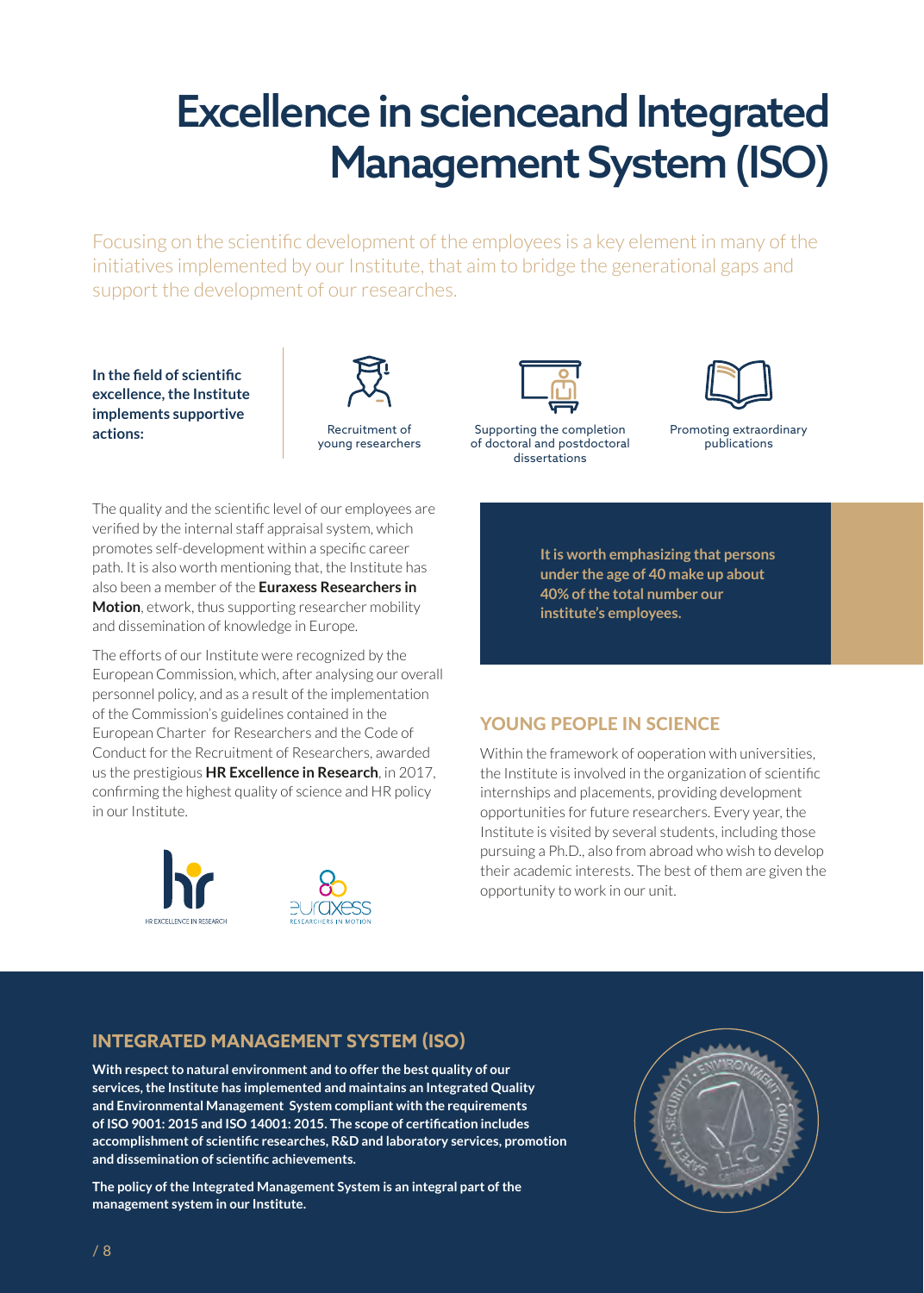# Scientific achievements in numbers

For 35 years of its activity, the Institute has systematically built up its reputation as an important centre, advancing research quality in the area of its main activity in both Poland and abroad.

We are satisfied that the number of scientific publications in the period of 2017-2020, published by our employees was growing. In mentioned time it exceeded 568 items, which means nearly 150 publications per year. The average value of publications above 20 points, only for 2020, was 87.7.

In the last period, they were most often published in the following journals: Energies (140), Resources Policy (140), International Journal of Hydrogen Energy (140), Journal of Cleaner Production (140), Resources (100), Desalination and Water Treatment (100), Gospodarka Surowcami Mineralnymi-Mineral Resources Management (70), Sustainability (70), Przegląd Geologiczny (40), Przemysł Chemiczny (40), Inżynieria Mineralna-Journal of the Polish Mineral Engineering Society (40), Rynek Energii (40), Polityka Energetyczna - Energy Policy Journal (20), E3s Web of Conferences. Each year, several articles with a value of 200 points are also published.

#### **Statistics of publications of MEERI PAS employees in 2017-2020**

#### ITEM 2017 2018 2019 2020 TOTAL MEAN VALUE PARTICIPATION THE LIST OF MES THE LIST OF MES<br>(FORMER LIST A AND B) 114 92 58 118 382 95,5 67% **MONOGRAPHS** 11 8 4 4 27 6,8 5% CHAPTERS IN **MONOGRAPHS** 5 20 30 41 96 24,0 17% **OTHER PUBLICATIONS** 19 16 20 8 63 15.8 11%

#### **Statistics of the publications for 2020 (above 20 points)**

| <b>Publications</b>             | No of the<br>publications | Point value |  |
|---------------------------------|---------------------------|-------------|--|
| 20 PKT                          | 16                        | 320         |  |
| 40 PKT                          | 19                        | 760         |  |
| <b>70 PKT</b>                   | 25                        | 1750        |  |
| <b>100 PKT</b>                  | 20                        | 2000        |  |
| <b>140 PKT</b>                  | 31                        | 4 3 4 0     |  |
| <b>200 PKT</b>                  | 5                         | 1000        |  |
| <b>Total per</b><br>publication | 116                       | 87,7        |  |

**Publications of MEERI PAS employees in 2017-2020**



|  | Statistics of the publications for 2020 (above 20 points) |  |  |
|--|-----------------------------------------------------------|--|--|
|  |                                                           |  |  |

568 142,0 100%



/ 9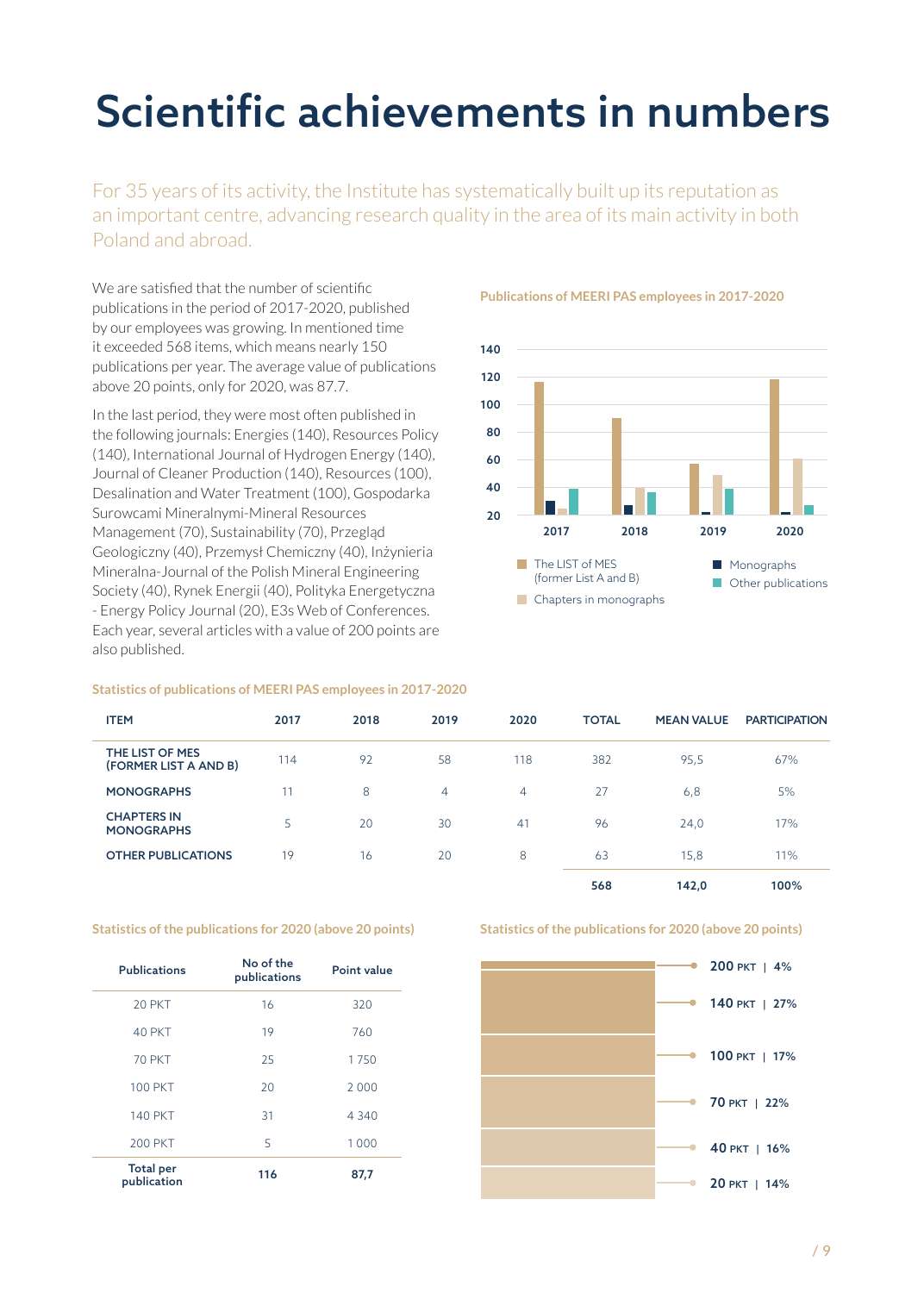

## Dissemination of science

**Gospodarka Surowcami Mineralnymi - Mineral Resources Management is indexed in the Web of Science and the Scopus repositories. In 2020 the Impact Factor of this journal was 0.838, CiteScore: 1.3 and SNIP: 0.534.**

A valuable offer for Polish and foreign scientists are also our other journals, such as:

- **• Polityka Energetyczna Energy Policy Journal (indexed in Scopus),**
- **• Zeszyty Naukowe IGSMiE PAN Bulletin of the MEERI PAS.**

Since its foundation, the Publishing House has developed and published its own publishing book series, including Studia Rozprawy Monografie - Studies, Dissertations and Monographs (over 210 volumes since 1988) and Surowce Mineralne Polski - Mineral

Raw Materials of Poland (12 volumes since 1996). In addition, the Publishing House distributes monographs (scientific publications of the employees of the Institute and, to a lesser extent, employees of universities and other research institutes).

The published articles are available in an open repository under the Creative Commons Attribution CC BY-SA 4.0 license.

It is also worth mentioning that since 2019, for our key journals, we have implemented professional tools that enhance management and publishing process with DOI standard, as well as easy bibliography search.

These tools are available on the website of our Publishing House at the: https://min-pan.krakow.pl/ wydawnictwo/czasopisma/.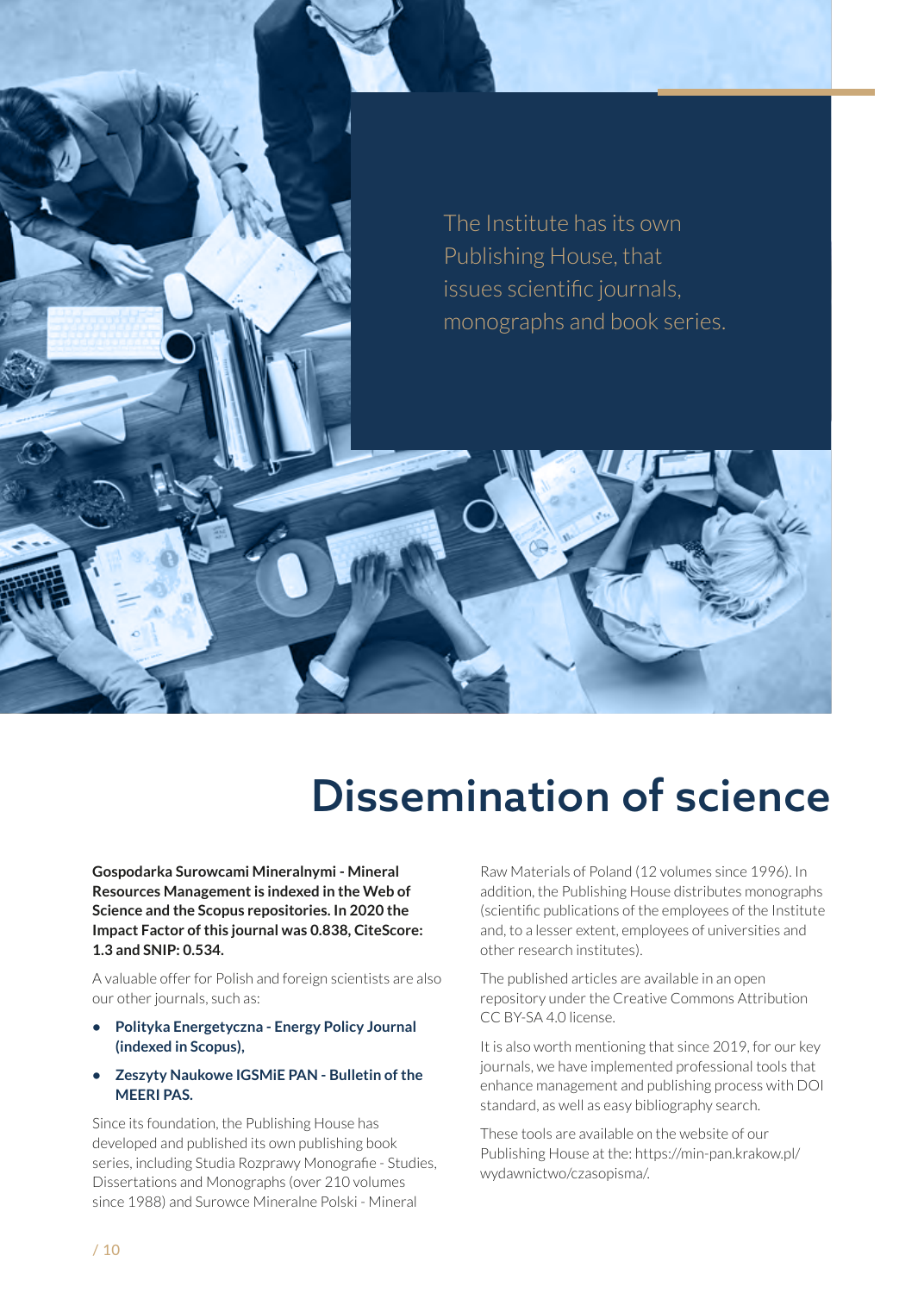# Domestic and foreign cooperation

Over the last few years, our institution has carried out several hundred research and development projects.

The following should be mentioned, in particular:

- **• international and domestic R&D projects,**
- **• research services for Polish business entities,**
- **• studies for governmental units and regional and local authorities.**

The Institute receives funds from public and private sources by participating in the European Union Framework Programmes, using structural funds, grants and corporate funds. In recent years, the Institute

has participated in about 50 international projects implemented through the combined efforts of science and industry.

Over 40 of them were co-funded by the European Union and carried out by international consortia. Participation in international consortia creates a space for building and strengthening relationships with foreign partners and enables the transfer of knowledge and experience.



**Cooperation with business entities is very important for the functioning of the Institute. The MEERI PAS is involved in the implementation of 60-80 research and development projects for business entities each year. The Institute's employees very often participated in the implementation of their ideas, solutions and tools in mining and energy companies.**

Moreover, in the framework of cooperation with governmental and local authorities units, we implement nearly 20 projects every year. The Institute's portfolio is also enriched by several patents granted by the Patent Office of the Republic of Poland and the World Intellectual Property Organization.

We cooperate with both domestic and foreign scientific units, from most European Union countries, as well as

from Norway, Great Britain, the United States, South Africa and others.

Our industrial partners represent the major companies in the mining, mineral and energy sectors, as well as state offices and institutions, and the largest consulting companies. Our relationship with these entities is often confirmed by letters of intent and cooperation agreements.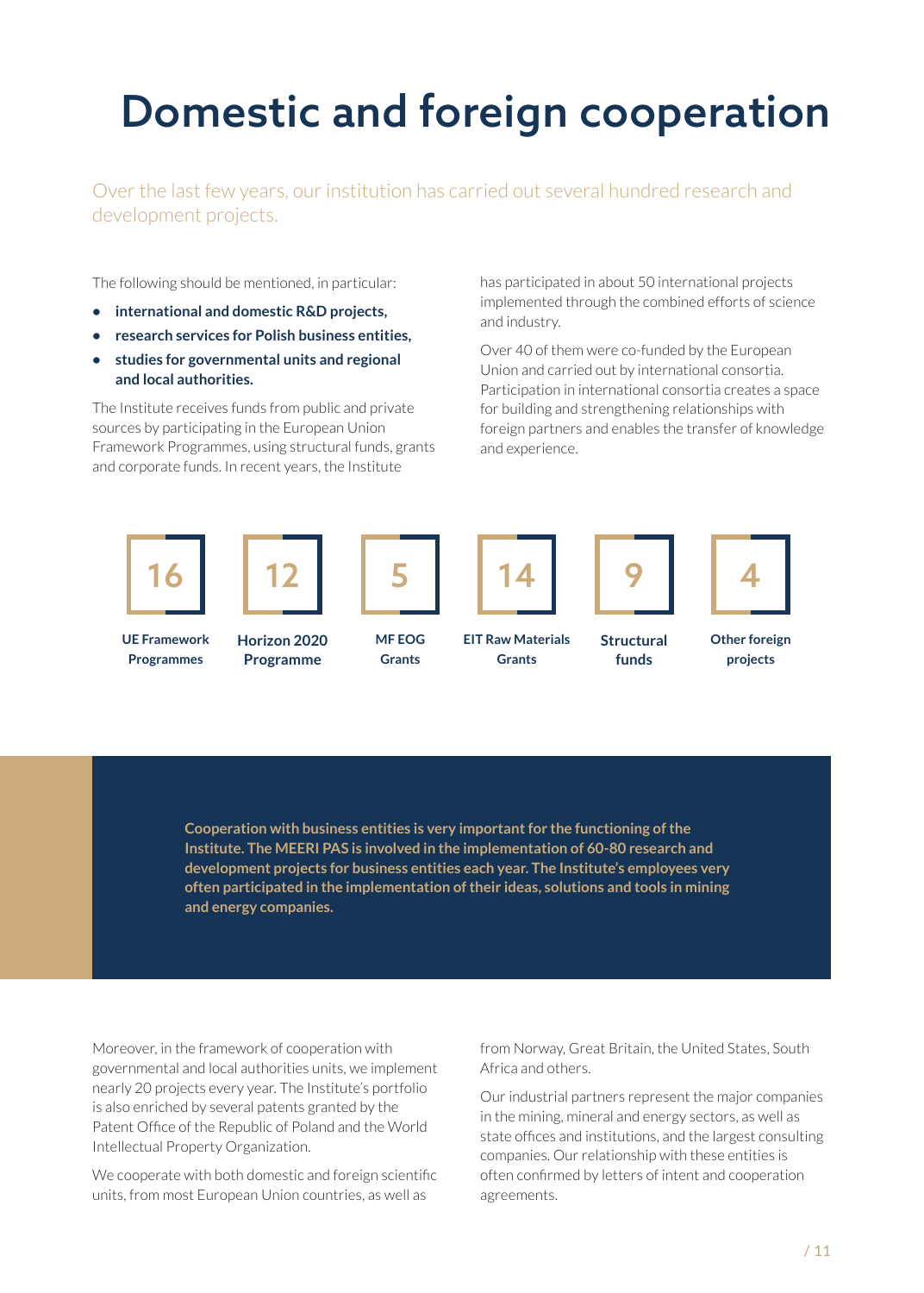Organizing and participating in congresses and conferences has been a part of the Institute's activities for many years. Our employees are involved in the organization of occasional international congresses and conferences and numerous national initiatives.

## At the crossroads of science and industry

The Institute also organizes regular conferences:

- **• Since 1979: Zagadnienia Surowców Energetycznych i Energii w Gospodarce Krajowej (Issues of Fuels and Energy in the Domestic Economy),**
- **• Since 1990: Aktualia i Perspektywy GospodarkiSurowcami Mineralnymi (Topicalities and Perspectives of Minerals Management),**
- **• Since 1992: Szkoła Eksploatacji Podziemnej (School of Underground Mining),**
- **• Since 1997: Warsztaty Górnicze Zagrożenia Naturalne w Górnictwie (Mining Workshop - Natural Hazards in Mining),**
- **• Since 2018: Forum Gospodarki Energetycznej (The Energy Economy Conference).**

Occasionally, conferences on environmental issues,

mineral resources and waste management, recycling, circular and the low-carbon economy are organized. In the recent years, the Institute was also a co-organizer of international conferences devoted to the issues of applied geophysics, coal products and technologies related to the coal processing, zeolites or geothermal energy. Conference materials, both in printed and electronic formats, are also available on conference websites, providing a valuable source of information.

The most important of these are:

- **• World Mining Congress,**
- **• Polish Mining Congress,**
- **• Polish Geothermal Congress,**
- **• International Mining Forum.**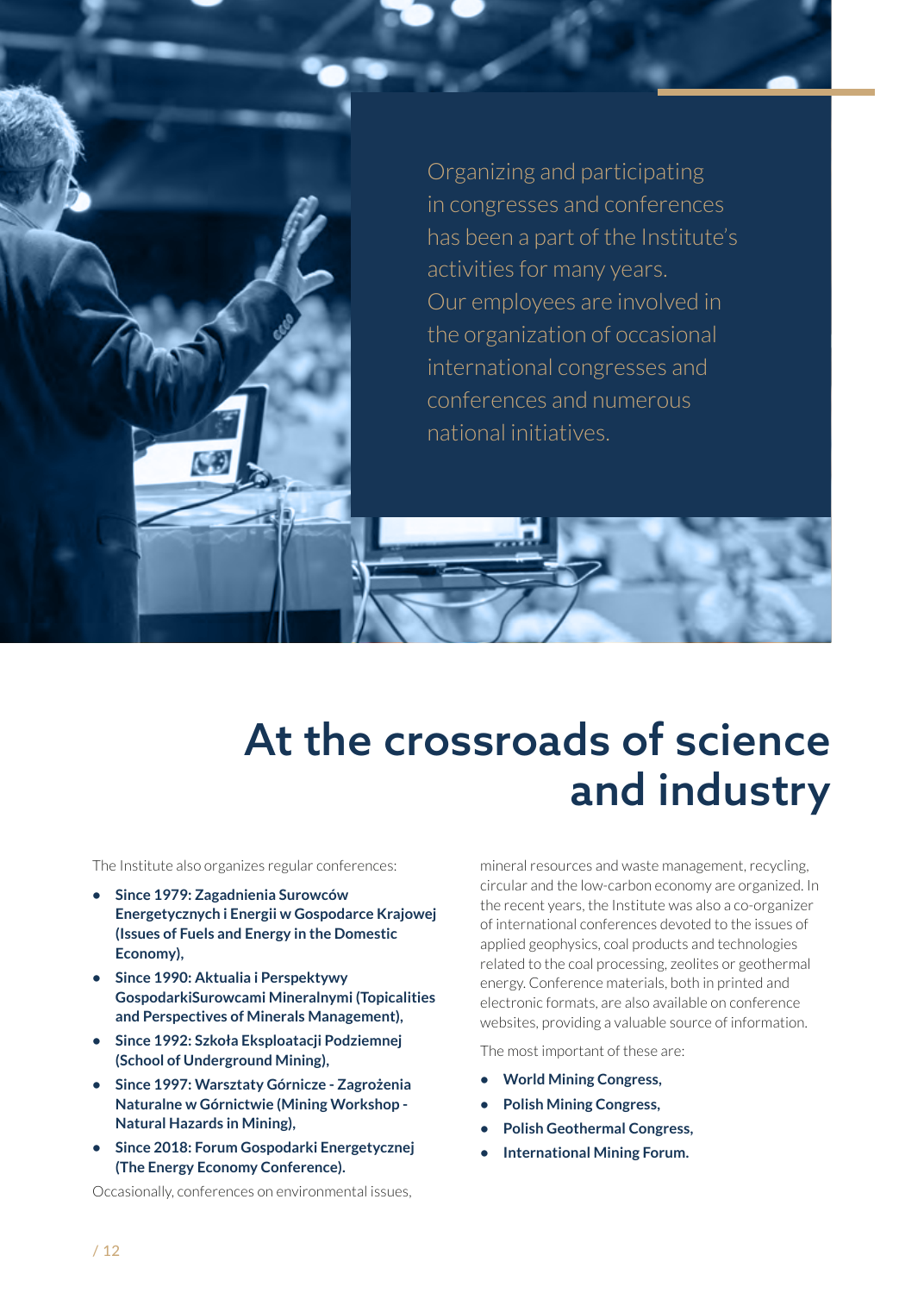# Towards the future

The Institute's Mission is to permanently develop our employees. We strive to make our institution a workplace where ethical values are respected. Our actions are aimed at increasing the scientific prestige of the Institute in both national and international research arenas.

We intend to pursue this mainly through:

- Creating favourable conditions for the development of scientific interests and knowledge transfer for all our employees.
- Cultivating and promoting ethical behaviour when performing scientific activities and creating a forum for the free exchange of ideas.
- Facilitating cooperation with other scientific institutions on research projects at a national and European level, in particular, in the field of innovative research on the broadly understood management of minerals and energy.
- Developing relationships with other scientific institutions and industry in the country and abroad through the joint implementation of research and development projects.
- Developing existing laboratory equipment and associated research and development services in the fields in which the Institute specializes.
- Constantly increasing the number of academic staff of the Institute, adjusted to ongoing and planned directions of research.
- Expanding the importance and prestige of journals published by the Institute in the international arena.
- Conducting systematic research and developing databases using modern information technologies.
- Disseminating scientific achievements and knowledge through the organization of conferences (especially cyclical) and the publication of dedicated, publicly available reports.
- Promoting educational activities by launching postgraduate and Ph. D. programmes in the scientific disciplines covered by the Institute.

# Together, we can do more

The Institute is particularly interested in facilitating cooperation with academic institutions and enterprises through the implementation of mutual projects.

#### **We are optimistic about the future and build lasting relationships, based on the knowledge and experience of our employees.**

The invitation to cooperate with the Institute is particularly addressed to:

- **• Entrepreneurs associated with broadly understood mining, energy and environmental engineering.**
- **• Universities and other research and development institutions.**
- **• Young scientific workers, Ph. D. students and students from technical universities who are thinking about their own scientific development.**
- **• Anyone else interested in mutual and fruitful cooperation.**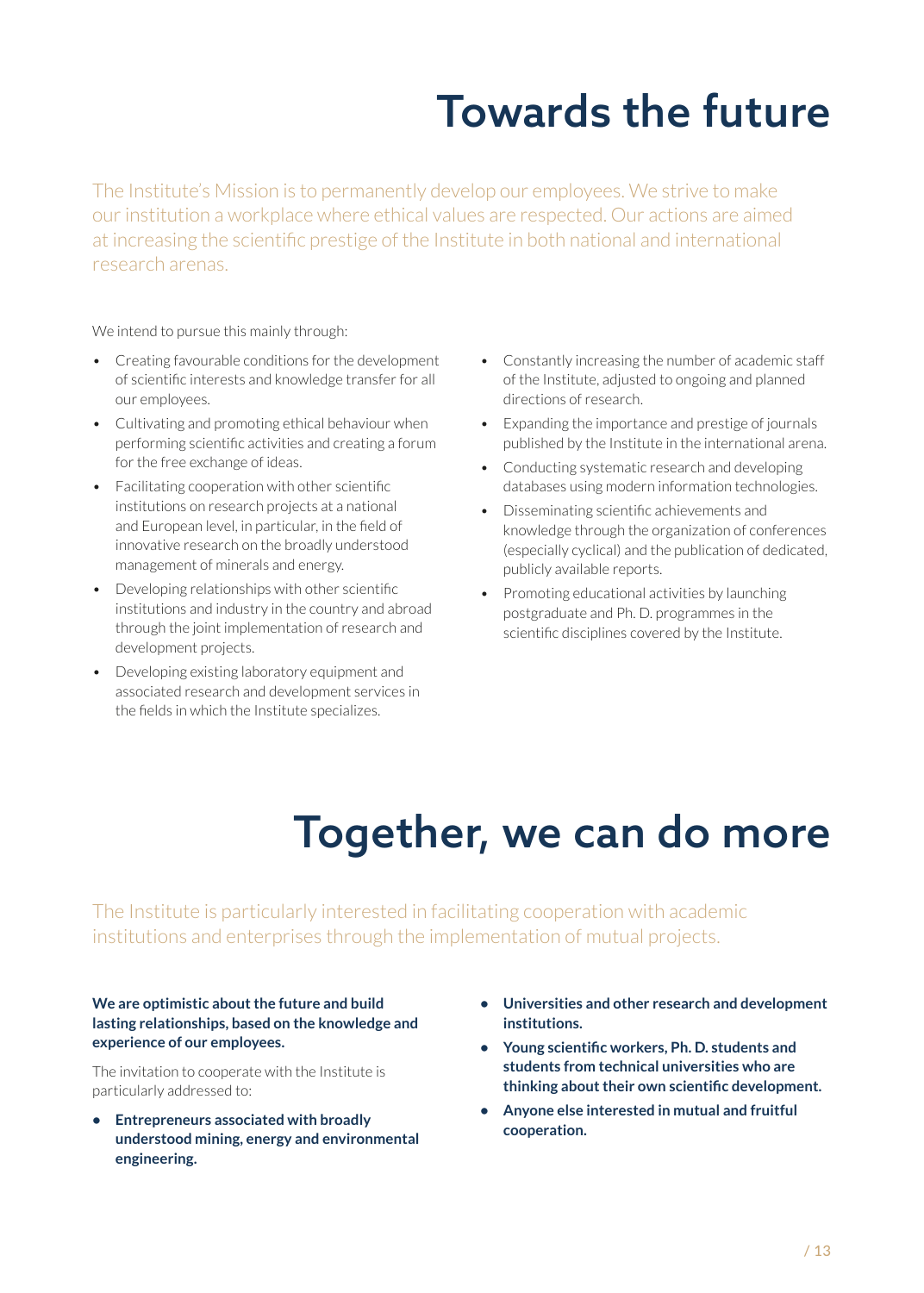

# Centre for Sustainable Management of Minerals and Energy

The project entitled: " Centre for Sustainable Management of Minerals and Energy", implemented by the Institute, is co-financed from funds of the Regional Operational Programme of Małopolska Voivodeship for the years 2014-2020. The business partners in this Project are: ZGH Bolesław S.A., Geotermia Mazowiecka S.A. and EGM S.A.

#### THE PURPOSE OF THE PROJECT AND THE INSTITUTE'S NEW RESEARCH OFFER

The primary goal of the Project is to advance development of scientific and research progress in Poland through the implementation of high quality scientific and R&D works, as well as commercial services. We believe that the implementation of this Project will allow us to develop new areas of scientific and R&D activity in our Institute.

We want to address our offer to the scientific and business entities operating especially in the areas of renewable energy, microenergy and industrial power sector, sustainable production of mineral raw materials from mineral deposits, and from secondary and waste

sources, as well as government and local administration authorities, research and development units, universities, non-governmental organizations related to the subject of sustainable management of mineral raw materials and energy.

#### SCOPE OF THE PROJECT - NEW LABORATORY COMPLEXES

In Krakow, at Wybickiego 7A Street, a modern laboratory and office building is being built, in which three complexes of laboratories will be located:

- **• Comprehensive Waste and Biomass Research Laboratory,**
- **• Engineering Modeling Laboratory,**
- **• Engineering Geophysics Laboratory.**

Additionally, the Geothermal Laboratory in Bańska Niżna near Nowy Targ is planned to be renovated and expanded.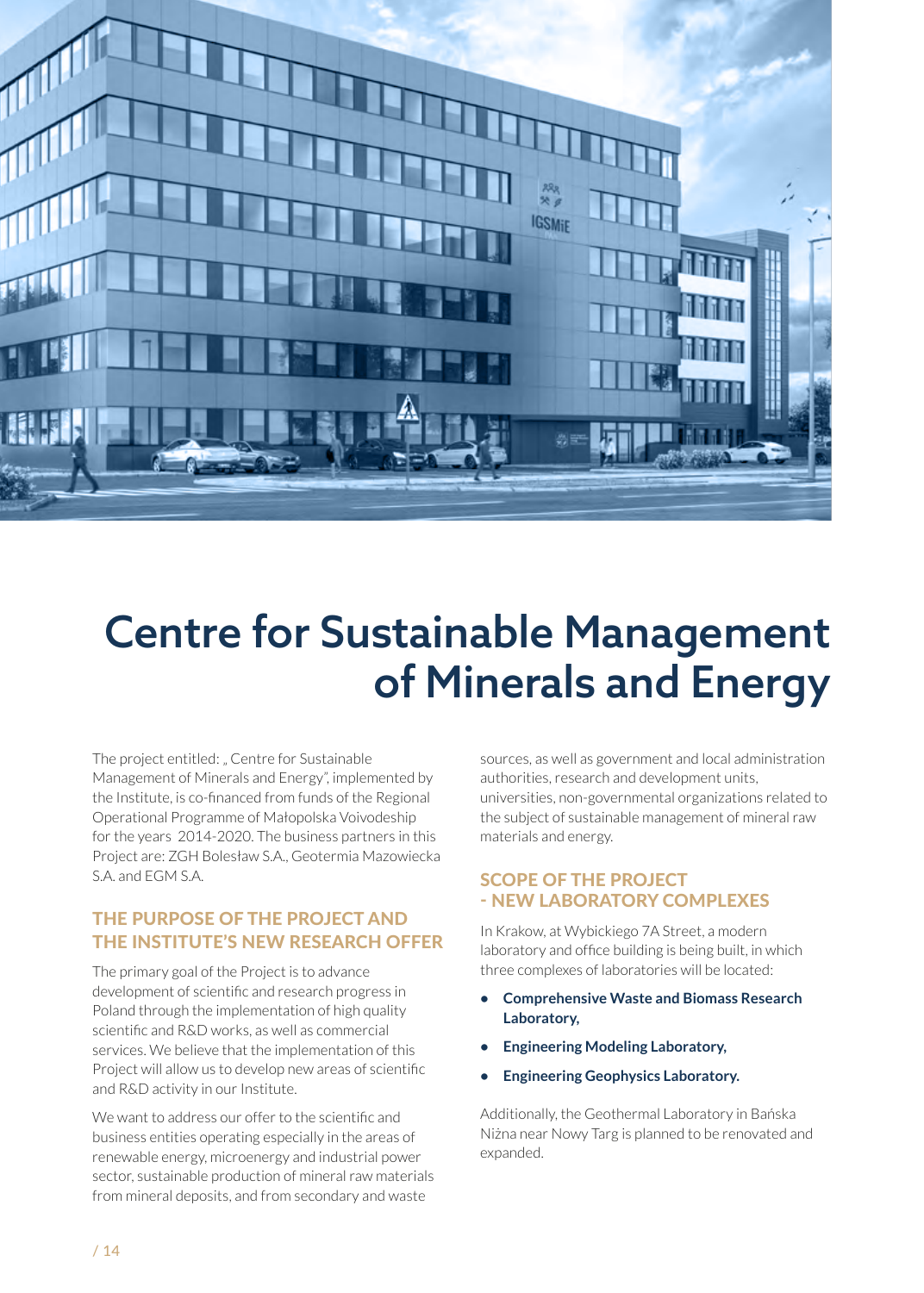**Thanks to constantly developing competences among our employees, the Institute can offer knowledge and skills in the field of the mineral and energy economy, sustainable development, resource and energy security in Poland, and waste management.**

The Institute continues to develop competences in:

- Methods of forecasting, prospecting, identifying, exploring and classifying mineral deposits, their protection and rational management.
- Renewable energy sources, in particular, geothermal, hybrid and biomass sources.
- Geophysical studies on the assessment of the structure and properties of soil and rock mass.
- Modelling and optimization of minerals, energy and climate policy.
- Methods for optimizing the management of the deposits, exploitation, enrichment and processing of minerals.
- The valuation of investment projects in the mining, fuel and energy sectors.
- The assessment of the formal, legal, technical, technological and environmental conditions of mineral resources acquisition.
- Research and forecasts of mineral and energy markets.
- The development of energy economy models, optimization using mathematical methods, and the assessment of the impact of national and international regulations on the fuel and energy sector.
- Circular economy.
- Optimization of waste management and innovative solutions based on wastes.
- LCA and LCC of raw materials and environmental and carbon footprint analyses.
- Production and disposal of zeolites and biogenic substances.
- Studies of the effects of human impact on the environment including degraded and urbanized areas.
- Construction of IT systems and tools to support decisions in the power and mining industries.



**If you would like to cooperate with us, please visit our website:** 

#### **www.min-pan.krakow.pl**

**Mineral and Energy Economy Research Institute, Polish Academy of Sciences**

**J. Wybickiego 7A 31-261 Kraków phone: (+48) 12 632-33-00** **e-mail: centrum@min-pan.krakow.pl secretary's office: (+48) 12 632-38-35 fax: (+48) 12 632-35-24**